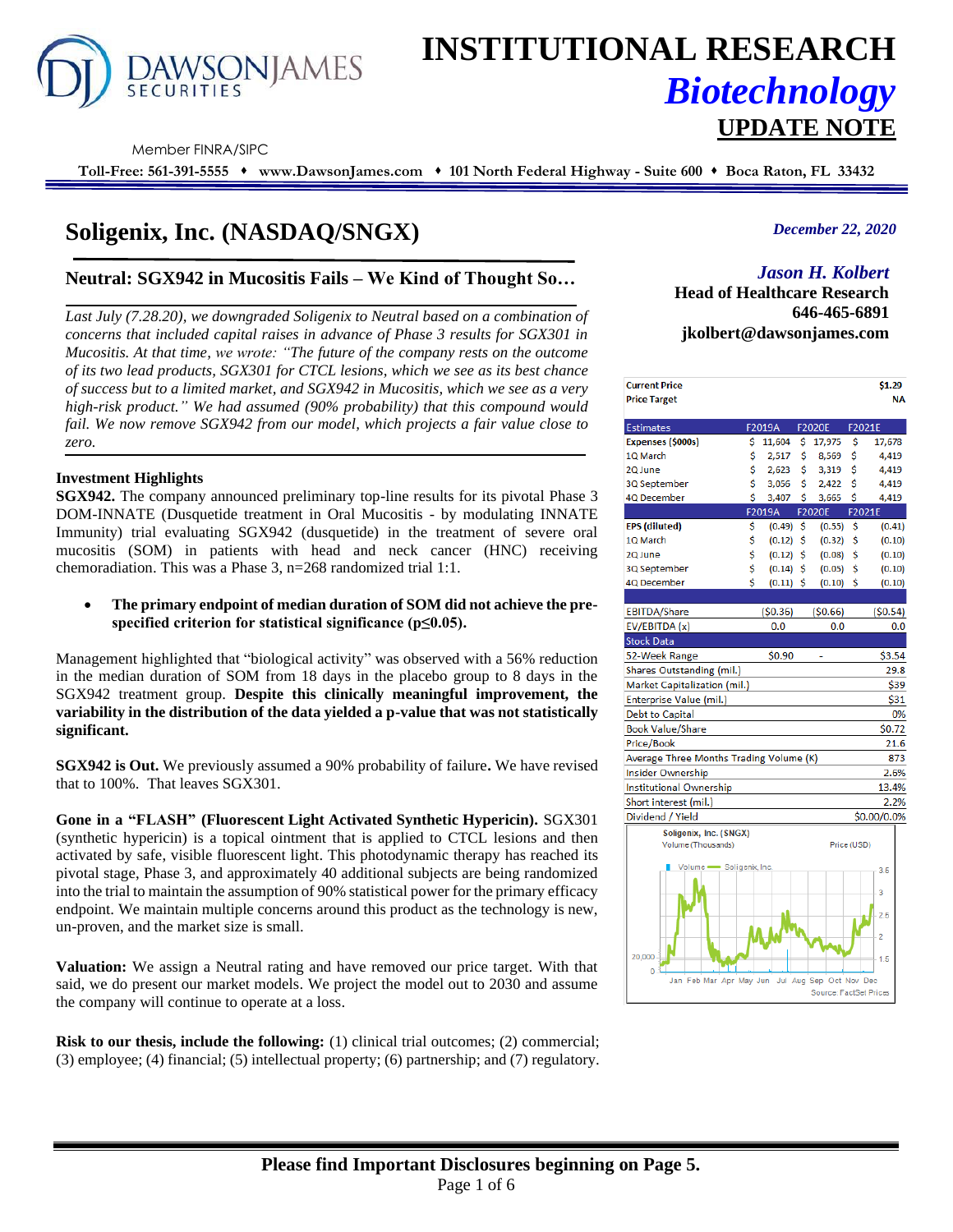

# **Modeling Assumptions: SGX301**

- **1. Prevalence.** There are an estimated 40,000 individuals who have been diagnosed with CTCL worldwide. In the United States, 3,000 new cases are diagnosed each year.
- **2. Clinical and regulatory outcome assumptions.** We assume final topline results for the SGX301 Phase 3 study will become available soon. If the trial is successful, we expect an NDA / approval in 2021. As such, we anticipate that Soligenix will begin to commercialize SGX301 in 2021.
- **3. Product assumptions.** We assume that a yearly treatment cycle for SGX 301 costs \$8,000. We also predict that the cost of the drug will increase by 1% per year, but this number may be too conservative since the current off-label treatments are priced at \$10,000.
- **4. Probability of Success.** We assign just a 10% risk adjustment to our therapeutic model of SGX301 based on the risks associated with the indications, which have a high failure rate, even in late stage trials.

# **Exhibit 1. SGX301 Model**

| <b>SGX301 (CTCL)</b>                       |         |                |          |         |   |                      |                |        |          |         |          |         |         |                       |         |
|--------------------------------------------|---------|----------------|----------|---------|---|----------------------|----------------|--------|----------|---------|----------|---------|---------|-----------------------|---------|
| <b>SGX301 Revenues Model</b>               | 2018    | 2019           | 2020     | 2021    |   | 2022                 | 2023           | 2024   |          | 2025    | 2026     | 2027    | 2028    | 2029                  | 2030    |
| <b>CTCL Prevalance</b>                     | 40,000  | 42.800         | 45.796   | 49.002  |   | 51,942               | 55,058         |        | 58,362   | 61,280  | 64.344   | 67,561  | 70.264  | 73.074                | 75,997  |
| Market Size Growth                         | 7%      | 7%             | 7%       | 6%      |   | 6%                   | 6%             |        | 5%       | 5%      | 5%       | 4%      | 4%      | 4%                    | 3%      |
| Treated with SGX 301                       | 37.000  | 39,590         | 42.361   | 45.327  |   | 48.046               | 50,929         | 53,985 |          | 56,684  | 59.518   | 62.494  | 64,994  | 67.594                | 70,297  |
| Elgible patients with insurance etc. (75%) | 27.750  | 29,693         | 31.771   | 33,995  |   | 36,035               | 38,197         | 40.489 |          | 42,513  | 44,639   | 46,871  | 48.745  | 50,695                | 52,723  |
| <b>Market Penetration</b>                  | 0%      | 0%             | 0%       | 4%      |   | 6%                   | 8%             |        | 10%      | 12%     | 14%      | 16%     | 18%     | 19%                   | 20%     |
| <b>Treatable Patients</b>                  | 0       | 0              | $\Omega$ | 1360    |   | 2162                 | 3056           |        | 4049     | 5102    | 6249     | 7499    | 8774    | 9632                  | 10545   |
| Average Cost of Therapy                    | \$8,000 | \$8,000        | \$8,000  | \$8,000 |   | \$8,080              | \$8.161        |        | \$8.242  | \$8.325 | \$8,408  | \$8.492 | \$8.577 | \$8.663               | \$8,749 |
| <b>Price Growth</b>                        | $0\%$   | 0%             | 0%       | 1%      |   | 1%                   | 1%             |        | 1%       | 1%      | $1\%$    | $1\%$   | 1%      | $1\%$                 | 1%      |
| Total Sales (\$millions) \$                |         | $\blacksquare$ |          | 11      | э | 17<br>\$             | 25             |        | 33       | 42      | \$<br>53 | 64      | 75<br>S | ء'<br>83 <sup>°</sup> | 92      |
| <b>Risk Adiusted</b>                       | 10%     | 10%            | 10%      | 10%     |   | 10%                  | 10%            |        | 10%      | 10%     | 10%      | 10%     | 10%     | 10%                   | 10%     |
| Total Sales (US) (\$millions) \$           |         |                |          |         |   | $\mathbf{2}$<br>- \$ | 2 <sup>5</sup> |        | 3<br>- 5 | 4<br>л  | 5<br>-S  | 6<br>л. | 8<br>S  | 8<br>л.               | 9       |

*Source: Dawson James estimates, company reports*

#### **Modeling Assumptions: SGX942 (Dusquetide)**

- 1. **Prevalence.** Oral Mucositis affects over 180,000 head and neck cancer patients worldwide. We expect that the number of patients with this condition can continue to grow by 1% annually.
- 2. **Clinical and regulatory outcome assumptions.** We assume that the company can complete its Phase 3 study no later than 2020. We expect an NDA submission in 2020 with approval and marketing by 2021. For Europe, we assume approval a year later in 2022.
- 3. **Product assumptions.** We assume a mucositis product could charge \$6,000 for a yearly treatment cycle is \$6,000.

#### **Exhibit 2. SGX942 Model**

| SGX942 (Mucositis)                         |                          |         |                          |           |         |                |                     |         |                          |         |           |                 |                          |
|--------------------------------------------|--------------------------|---------|--------------------------|-----------|---------|----------------|---------------------|---------|--------------------------|---------|-----------|-----------------|--------------------------|
| SGX942 Revenues Model U.S.                 | 2018                     | 2019    | 2020                     | 2021      | 2022    | 2023           | 2024                | 2025    | 2026                     | 2027    | 2028      | 2029            | 2030                     |
| Head and neck cancer                       | 180.000                  | 181.800 | 183.618                  | 185.454   | 187.309 | 189.182        | 191.074             | 192.984 | 194.914                  | 196,863 | 198.832   | 200.820         | 202,829                  |
| Market Size Growth                         | 1%                       | 1%      | 1%                       | 1%        | $1\%$   | 1%             | 1%                  | 1%      | 1%                       | 1%      | 1%        | 1%              | 1%                       |
| <b>Treated with Radiation</b>              | 166,500                  | 168,165 | 169.847                  | 171.545   | 173.261 | 174.993        | 176.743             | 178.511 | 180.296                  | 182.099 | 183.920   | 185.759         | 187,616                  |
| Elgible patients with insurance etc. (75%) | 124,875                  | 126.124 | 127.385                  | 128.659   | 129.945 | 131.245        | 132.557             | 133.883 | 135.222                  | 136.574 | 137.940   | 139.319         | 140,712                  |
| <b>Market Penetration</b>                  | 0%                       | 0%      | 0%                       | 5%        | 7%      | 10%            | 15%                 | 20%     | 25%                      | 30%     | 33%       | 33%             | 34%                      |
| <b>Treatable Patients</b>                  | 0                        | 0       | $\Omega$                 | 6433      | 9096    | 13124          | 19884               | 26777   | 33805                    | 40972   | 45520     | 45975           | 47842                    |
| Average Cost of Therapy                    | \$6,000                  | \$6,000 | \$6,000                  | \$6,000   | \$6,000 | \$6,000        | \$6,000             | \$6,000 | \$6,000                  | \$6,000 | \$6,000   | \$6,000         | \$6,000                  |
| Price Growth                               | 0%                       | $0\%$   | $0\%$                    | 0%        | $0\%$   | 0%             | $0\%$               | $0\%$   | 0%                       | 0%      | 0%        | 0%              | 0%                       |
| <b>Total Sales (\$millions) \$</b>         | . .                      | ۰.      |                          | '\$<br>39 | 55      | 79<br>ъ        | $\mathbf{A}$<br>119 | 161     | '\$<br>203               | 246     | ิร<br>273 | 276<br><b>S</b> | 287                      |
| <b>Risk Adjusted</b>                       | 0%                       | 0%      | $0\%$                    | 0%        | $0\%$   | 0%             | 0%                  | 0%      | 0%                       | 0%      | 0%        | 0%              | 0%                       |
| Total Sales (US) (\$millions)              | $\overline{\phantom{a}}$ |         | $\overline{\phantom{a}}$ |           |         | $\blacksquare$ | ٠                   |         | $\overline{\phantom{a}}$ | . .     | $\sim$    |                 | $\overline{\phantom{a}}$ |

| SGX942 (Mucositis)                              |             |                |         |         |         |          |           |         |                        |         |            |                               |         |
|-------------------------------------------------|-------------|----------------|---------|---------|---------|----------|-----------|---------|------------------------|---------|------------|-------------------------------|---------|
| <b>SGX942 Revenues Model EU.</b>                | 2018        | 2019           | 2020    | 2021    | 2022    | 2023     | 2024      | 2025    | 2026                   | 2027    | 2028       | 2029                          | 2030    |
| Head and neck cancer                            | 180,000     | 181,800        | 183,618 | 185,454 | 187,309 | 189,182  | 191,074   | 192,984 | 194.914                | 196,863 | 198,832    | 200,820                       | 202,829 |
| Market Size Growth                              | 1%          | $1\%$          | 1%      | 1%      | $1\%$   | 1%       | 1%        | 1%      | $1\%$                  | 1%      | 1%         | 1%                            | 1%      |
| <b>Treated with Radiation</b>                   | 166,500     | 168,165        | 169,847 | 171,545 | 173,261 | 174,993  | 176,743   | 178.511 | 180.296                | 182,099 | 183,920    | 185,759                       | 187,616 |
| Elgible patients with insurance etc. (75%)      | 124,875     | 126,124        | 127,385 | 128,659 | 129,945 | 131,245  | 132,557   | 133,883 | 135,222                | 136,574 | 137,940    | 139,319                       | 140,712 |
| <b>Market Penetration</b>                       | 0%          | 0%             | 0%      | 0%      | 5%      | 9%       | 12%       | 15%     | 18%                    | 21%     | 24%        | 27%                           | 30%     |
| <b>Treatable Patients</b>                       | $\mathbf 0$ | $\mathbf 0$    | 0       | 0       | 6497    | 11812    | 15907     | 20082   | 24340                  | 28681   | 33106      | 37616                         | 42214   |
| Average Cost of Therapy                         | \$6,000     | \$6,000        | \$6,000 | \$6,000 | \$6,000 | \$6,000  | \$6,000   | \$6,000 | \$6,000                | \$6,000 | \$6,000    | \$6,000                       | \$6,000 |
| Price Growth                                    | 0%          | $0\%$          | $0\%$   | $0\%$   | $0\%$   | $0\%$    | 0%        | $0\%$   | 0%                     | 0%      | $0\%$      | $0\%$                         | 0%      |
| Total Sales (\$millions) \$                     | . .         | $\blacksquare$ |         |         | 39      | ٠s<br>71 | ۰\$<br>95 | 120     | 146 <sup>5</sup><br>'s | 172     | ۰s.<br>199 | $\cdot$ s<br>226 <sup>5</sup> | 253     |
| <b>Risk Adjusted</b>                            | 0%          | 0%             | 0%      | 0%      | $0\%$   | 0%       | 0%        | 0%      | 0%                     | 0%      | $0\%$      | $0\%$                         | 0%      |
| Total Sales (EU) (\$millions) \$                |             |                |         |         |         |          |           | ٠       | ۰.                     |         |            |                               | ж       |
|                                                 |             |                |         |         |         |          |           |         |                        |         |            |                               |         |
| Total Sales (WW) (\$millions) \$                |             |                |         |         |         |          |           |         |                        |         |            |                               |         |
| Source: Dawson James estimates, company reports |             |                |         |         |         |          |           |         |                        |         |            |                               |         |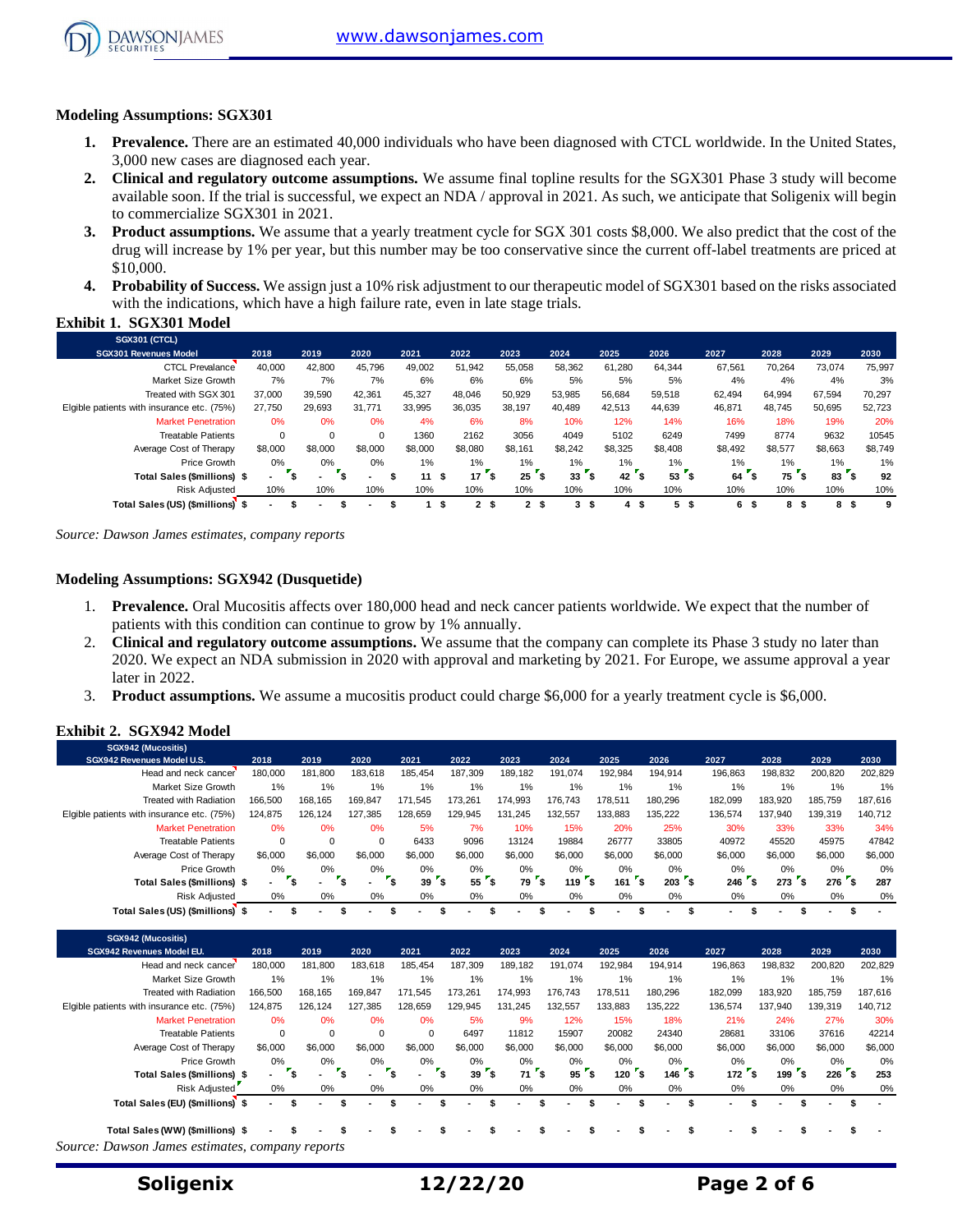

#### **Risk Analysis**  In addition to the typical risks associated with development-stage specialty pharmaceutical companies, potential risks specific to Soligenix are as follows:

**Clinical Trial Risk.** There can be no assurances that the outcome of the current trials is successful.

**Commercial risk.** Fluorescent Light Activated Synthetic Hypericin represents a new paradigm in the treatment of CTCL. Adoption may take longer than expected.

**Employee risk.** Soligenix Inc. has an experienced management team in its president and CEO, CFO, CSO, and CMO. Soligenix plans to bring its proposed products to market in the next two years. The success of the company may depend on the experience, abilities and continued services of its senior officers, sales staff, and key scientific personnel.

**Financial risk.** Soligenix is not a profitable company. While the company has a cash balance at this time, it's likely that it will need to raise additional capital continue to fund operations through NDA application and approval. There are no assurances that the company will be able to successfully raise capital and do so on favorable terms.

**Intellectual property risk.** The company may have to defend its patents and technical know-how, and there can be no assurances that the patents will not be infringed upon or will be held as valid if challenged, and the company may infringe on third parties' patents.

**Partnership risks**. Soligenix depends on government funding for the public health solutions program. This funding can be canceled at any time.

**Regulatory risk**. Soligenix must be able to obtain NDA approval before commercial sales of its products can commence in the United States. The timing of these approvals is uncertain. Additionally, the government's biodefense priority might change, affecting the commercial development of RiVax.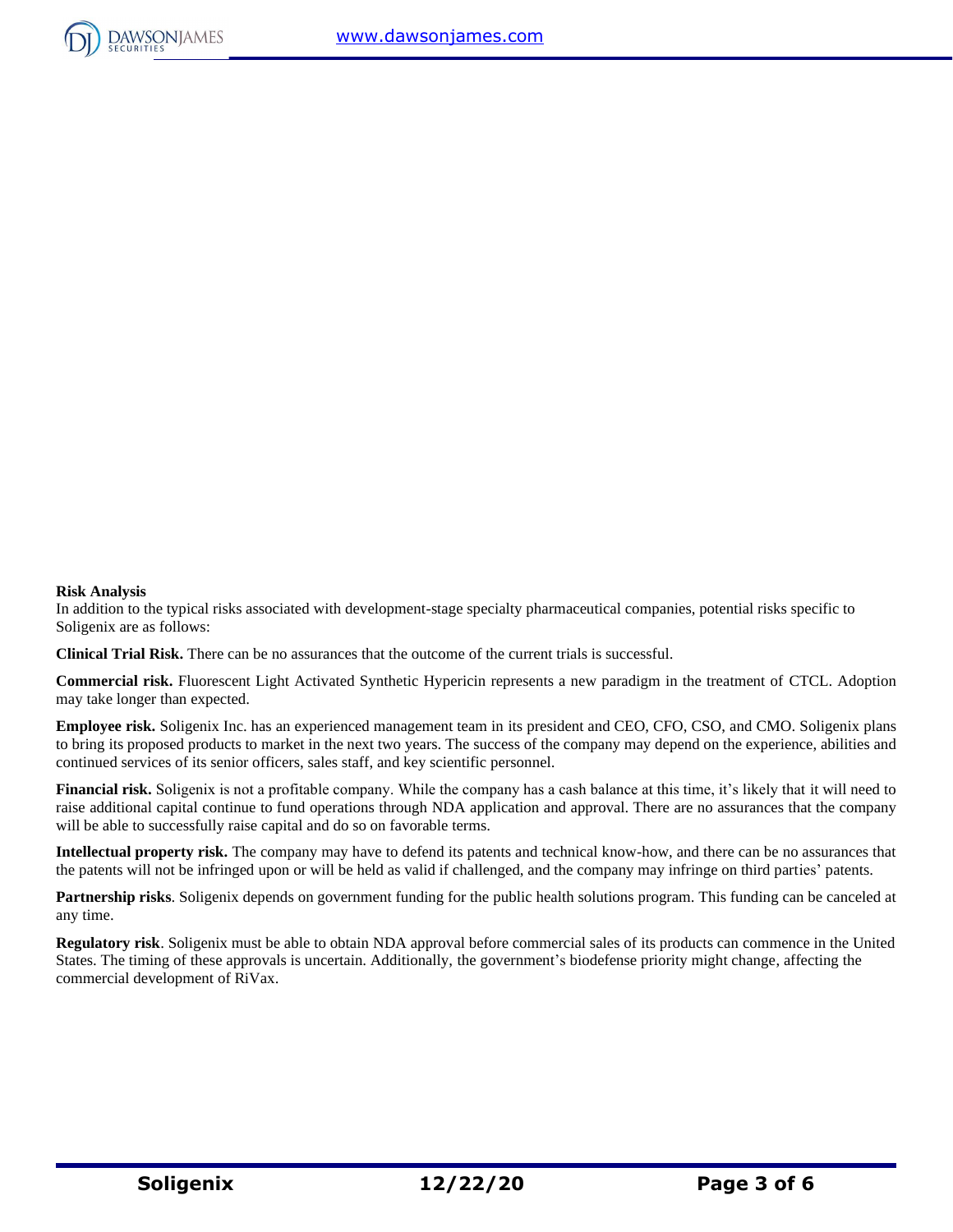#### **Exhibit 3. Income Statement Soligenix Inc., Inc. Income Statement (\$000 )**

| $ \, 1.1 \ldots 1$                           |           |           |           |                     |           |                          |           |           |           |                |           |           |           |                          |                |           |                |           |           |           |           |
|----------------------------------------------|-----------|-----------|-----------|---------------------|-----------|--------------------------|-----------|-----------|-----------|----------------|-----------|-----------|-----------|--------------------------|----------------|-----------|----------------|-----------|-----------|-----------|-----------|
| Soligenix Inc: YE Dec. 31                    | 2018A     | 1Q19A     | 2Q19A     | 3Q19A 4Q19A         |           | 2019A                    | 1Q20A     | 2Q20A     | 3Q20A     | 4Q20E          | 2020E     | 2021E     | 2022E     | 2023E                    | 2024E          | 2025E     | 2026E          | 2027E     | 2028E     | 2029E     | 2030E     |
| Revenue (\$000)                              |           |           |           |                     |           |                          |           |           |           |                |           |           |           |                          |                |           |                |           |           |           |           |
| SGX942 (Mucositis) (WW)                      |           |           |           |                     |           | $\overline{\phantom{a}}$ |           |           |           | ٠              |           |           |           | $\overline{\phantom{a}}$ | $\blacksquare$ |           | $\blacksquare$ |           |           |           |           |
| SGX-301                                      |           |           |           |                     |           | $\overline{\phantom{a}}$ |           |           |           |                |           | 1,088     | 1,747     | 2,494                    | 3,337          | 4,247     | 5,255          | 6,369     | 7,526     | 8,344     | 9,226     |
| <b>Total Product Sales</b>                   | ×.        |           |           | ×.                  |           | ×.                       |           |           |           | ×.             |           | 1.088     | 1.747     | 2.494                    | 3.337          | 4.247     | 5.255          | 6.369     | 7.526     | 8.344     | 9.226     |
| % Cho                                        |           |           |           |                     |           |                          |           |           |           |                |           |           |           |                          |                |           |                |           |           |           |           |
| License Revenue                              | 3,965     | 640       | 1,061     | 947                 | 568       | 3,216                    | 845       | 292       | 507       |                |           |           |           |                          |                |           |                |           |           |           |           |
| Grant Revenue                                | 1.276     | 505       | 484       | 308                 | 117       | 1.414                    | 79        | 213       | 102       |                |           |           |           |                          |                |           |                |           |           |           |           |
| Cost of Grant Revenue                        | (4,598)   | (928)     | (1,087)   | (965)               | (587)     | (3, 567)                 | (830)     |           |           |                |           |           |           |                          |                |           |                |           |           |           |           |
| % Sequential Growth                          |           |           |           |                     |           |                          |           |           |           |                |           |           |           |                          |                |           |                |           |           |           |           |
| <b>Total Revenues</b>                        | 644       | 217       | 458       | 289                 | 98        | 1.063                    | 95        | 505       | 609       | ×.             | ×.        | 1.088     | 1.747     | 2.494                    | 3.337          | 4.247     | 5.255          | 6.369     | 7.526     | 8,344     | 9,226     |
| <b>Expenses</b>                              |           |           |           |                     |           |                          |           |           |           |                |           |           |           |                          |                |           |                |           |           |           |           |
| Cost of Goods Sold & Acquired in Process R&D |           |           |           |                     |           |                          |           | 363       | 387       | $\blacksquare$ | 750       | 109       | 175       | 249                      | 334            | 425       | 525            | 637       | 753       | 834       | 923       |
| COGS % Sales                                 |           |           |           |                     |           |                          | 10%       | 10%       | 10%       | 10%            | 10%       | 10%       | 10%       | 10%                      | 10%            | 10%       | 10%            | 10%       | 10%       | 10%       | 10%       |
| Research and development                     | 6.75'     | 1.643     | 1,854     | 2,267               | 2,359     | 8,123                    | 2,700     | 2,170     | 1,267     | 2,775          | 8,912     | 9.090     | 9.272     | 9.457                    | 9.646          | 9.839     | 10.036         | 10,237    | 10,442    | 10,650    | 10,863    |
| R&D % Revs                                   |           |           |           |                     |           |                          |           |           |           |                |           |           |           |                          |                |           |                |           |           |           |           |
| G&A                                          | 2,952     | 874       | 769       | 789                 | 1,048     | 3,48'                    | 5,869     | 786       | 768       | 890            | 8,313     | 8,479     | 8,649     | 8,822                    | 8,998          | 9,178     | 9,362          | 9,549     | 9,740     | 9,935     | 10,133    |
| G&A                                          |           |           |           |                     |           |                          |           |           |           |                |           |           |           |                          |                |           |                |           |           |           |           |
| Stock-based compensation - R&D               |           |           |           |                     |           |                          |           |           |           |                |           |           |           |                          |                |           |                |           |           |           |           |
| Stock-based compensation - G&A               |           |           |           |                     |           |                          |           |           |           |                |           |           |           |                          |                |           |                |           |           |           |           |
| Non-GAAP, Adj                                |           |           |           |                     |           |                          |           |           |           |                |           |           |           |                          |                |           |                |           |           |           |           |
| <b>Total expenses</b>                        | 9,703     | 2,517     | 2.623     | 3,056               | 3,407     | 11.604                   | 8,569     | 3,319     | 2.422     | 3,665          | 17,975    | 17,678    | 18,095    | 18,528                   | 18.978         | 19,442    | 19,923         | 20.423    | 20,934    | 21,419    | 21,919    |
| Oper. Inc. (Loss)                            | (9,059)   | (2,300)   | (2, 165)  | (2,767)             | (3,309)   | (10, 541)                | (8,474)   | (2,814)   | (1, 813)  | (3,665)        | (17, 975) | (16,590)  | (16, 348) | (16, 035)                | (15,641)       | (15, 195) | (14, 669)      | (14,054)  | (13, 408) | (13,075)  | (12, 693) |
| <b>Oper Margin</b>                           | <b>NN</b> | <b>NM</b> | <b>NM</b> | <b>NM</b>           | <b>NM</b> | <b>NM</b>                | <b>NM</b> | <b>NM</b> | <b>NM</b> | <b>NM</b>      | <b>NM</b> | <b>NM</b> | <b>NM</b> | <b>NM</b>                | <b>NM</b>      | <b>NM</b> | <b>NM</b>      | <b>NM</b> | <b>NM</b> | <b>NM</b> | <b>NM</b> |
| Interest Income                              | 159       | 50        | 41        | 46                  | 12        | 149                      | (23)      | (4)       | (8)       |                |           |           |           |                          |                |           |                |           |           |           |           |
| Interest expense                             |           |           |           |                     |           |                          | 22        | 2         | 0         |                |           |           |           |                          |                |           |                |           |           |           |           |
| Other Income (expense)                       |           |           |           |                     | 426       | 426                      | 57        | 37        | 30        |                |           |           |           |                          |                |           |                |           |           |           |           |
| Change in fair value of warrant liability    |           |           |           |                     |           |                          |           |           |           |                |           |           |           |                          |                |           |                |           |           |           |           |
| Pre-tax income                               | (8.900)   | (2.250)   | (2.124)   | (2.721)             | (2,872)   | (9,966)                  | (8, 418)  | (2,779)   | (1,790)   | (3,665)        | (17.975)  | (16.590)  | (16.348)  | 16.035                   | 15,641)        | (15.195)  | (14, 669)      | (14.054)  | (13, 408) | (13,075)  | (12, 693) |
| <b>Pretax Margin</b>                         | <b>NM</b> | <b>NM</b> | <b>NM</b> | <b>NM</b>           | <b>NM</b> | <b>NM</b>                | <b>NM</b> | <b>NM</b> | <b>NM</b> | <b>NM</b>      | <b>NM</b> | <b>NM</b> | <b>NM</b> | <b>NM</b>                | <b>NM</b>      | <b>NM</b> | <b>NM</b>      | <b>NM</b> | <b>NN</b> | <b>NM</b> | <b>NM</b> |
| Income Tax (Benefit)                         |           |           |           |                     | 611       | 611                      | 837       | (556)     | (358)     | (733)          | (810)     | (4, 148)  | (4,904)   | (5, 452)                 | (5,318)        | (5, 166)  | (4,987)        | (4,778)   | (4,559)   | (4, 446)  | (4,316)   |
| <b>Tax Rate</b>                              | 0%        | 0%        | 15%       | 15%                 | 15%       | 15%                      | 20%       | 20%       | 20%       | 20%            | 20%       | 259       | 30%       | 34%                      | 34%            | 34%       | 34%            | 34%       | 34%       | 34%       | 34%       |
| <b>GAAP Net Income (loss)</b>                | (8,900)   | (2, 250)  | (2, 124)  | $(2,721)$ $(2,261)$ |           | (9, 356)                 | (7,581)   | (2, 223)  | (1,432)   | (2,932)        | (14, 168) | (12, 443) | (11, 444) | (10, 583)                | (10, 323)      | (10, 029) | (9,681)        | (9,276)   | (8, 849)  | (8,630)   | (8, 378)  |
| GAAP-EPS                                     | (0.79)    | (0.12)    | (0.12)    | (0.14)              | (0.11)    | (0.49)                   | (0.32)    | (0.08)    | (0.05)    | (0.10)         | (0.55)    | (0.41)    | (0.36)    | (0.32)                   | (0.30)         | (0.28)    | (0.26)         | (0.24)    | (0.22)    | (0.21)    | (0.19)    |
| Non GAAP EPS (dil)                           | (0.30)    | (0.12)    | (0.12)    | (0.14)              | (0.11)    | (0.49)                   | (0.32)    | (0.08)    | (0.05)    | (0.10)         | (0.55)    | (0.41)    | (0.36)    | (0.32)                   | (0.30)         | (0.28)    | (0.26)         | (0.24)    | (0.22)    | (0.21)    | (0.19)    |
| Wgtd Avg Shrs (Bas) - '000s                  | 13,178    | 18,079    | 18,437    | 20,095              | 20,296    | 19,377                   | 23,405    | 26,902    | 29,572    | 29,868         | 27,437    | 30,622    | 31,866    | 33,160                   | 34,506         | 35,907    | 37,365         | 38,882    | 40,461    | 42,104    | 43,813    |
| Watd Ava Shrs (Dil) - '000s                  | 13,178    | 18.079    | 18,437    | 20,095              | 20.296    | 19.377                   | 23.405    | 26.902    | 29.572    | 29,868         | 27,437    | 30.622    | 31.866    | 33,160                   | 34.506         | 35.907    | 37.365         | 38.882    | 40.461    | 42.104    | 43.813    |

*Source: Dawson James estimates and Company Reports*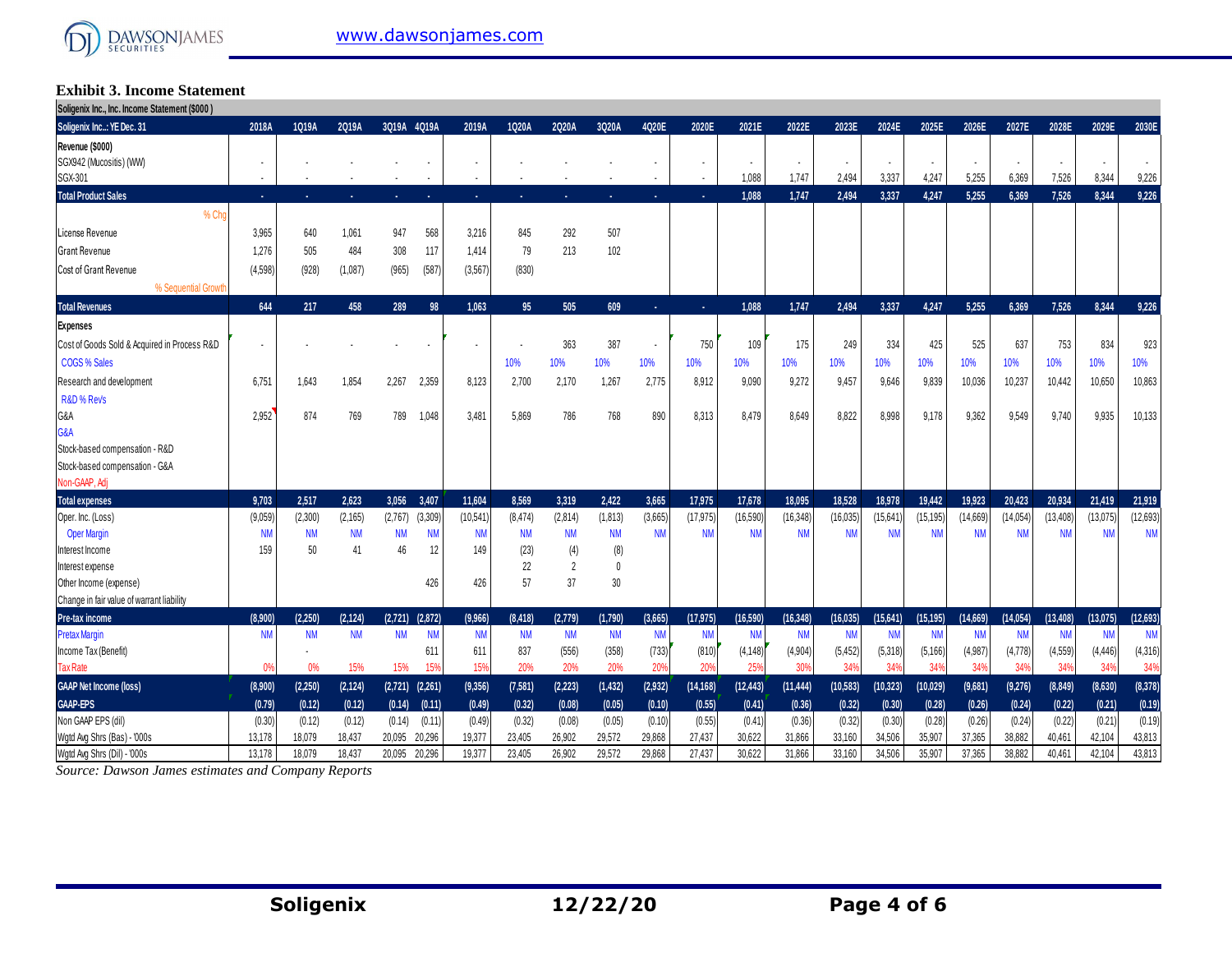# **Important Disclosures:**





Price target and rating changes over the past three years:

- Initiated Buy August 5,  $2019$  Price Target \$3.00
- Update Buy August 14, 2019 Price Target \$3.00
- Update Buy August 28, 2019 Price Target \$3.00
- Update Buy November 20, 2019 Price Target \$3.00
- Update Buy December 4, 2019 Price Target \$3.00 Update – Buy – February 12, 2020 – Price Target \$3.00
- Update Buy March 31, 2020 Price Target \$3.00
- Update Buy May 1, 2020 Price Target \$3.00
- Update Buy June 24, 2020 Price Target \$3.00
- Rating Change Neutral July 28, 2020 Price Target \$2.00
- Update Neutral September 2, 2020 Price Target \$2.00
- Update Neutral October 22, 2020 Price Target \$2.00
- Update Neutral November 12, 2020 Price Target NA
- Update Neutral December 22, 2020 Price Target NA

Dawson James Securities, Inc. (the "Firm") is a member of the Financial Industry Regulatory Authority ("FINRA") and the Securities Investor Protection Corporation ("SIPC").

The Firm does not make a market in the securities of the subject company(s). The Firm has NOT engaged in investment banking relationships with SNGX in the prior twelve months, as a manager or co-manager of a public offering and has NOT received compensation resulting from those relationships. The Firm may seek compensation for investment banking services in the future from the subject company(s). The Firm has NOT received any other compensation from the subject company(s) in the last 12 months for services unrelated to managing or co-managing of a public offering.

Neither the research analyst(s) whose name appears on this report nor any member of his (their) household is an officer, director or advisory board member of these companies. The Firm and/or its directors and employees may own securities of the company(s) in this report and may increase or decrease holdings in the future. As of November 30, 2020, the Firm as a whole did not beneficially own 1% or more of any class of common equity securities of the subject company(s) of this report. The Firm, its officers, directors, analysts or employees may affect transactions in and have long or short positions in the securities (or options or warrants related to those securities) of the company(s) subject to this report. The Firm may affect transactions as principal or agent in those securities.

Analysts receive no direct compensation in connection with the Firm's investment banking business. All Firm employees, including the analyst(s) responsible for preparing this report, may be eligible to receive non-product or service-specific monetary bonus compensation that is based upon various factors, including total revenues of the Firm and its affiliates as well as a portion of the proceeds from a broad pool of investment vehicles consisting of components of the compensation generated by investment banking activities, including but not limited to shares of stock and/or warrants, which may or may not include the securities referenced in this report.